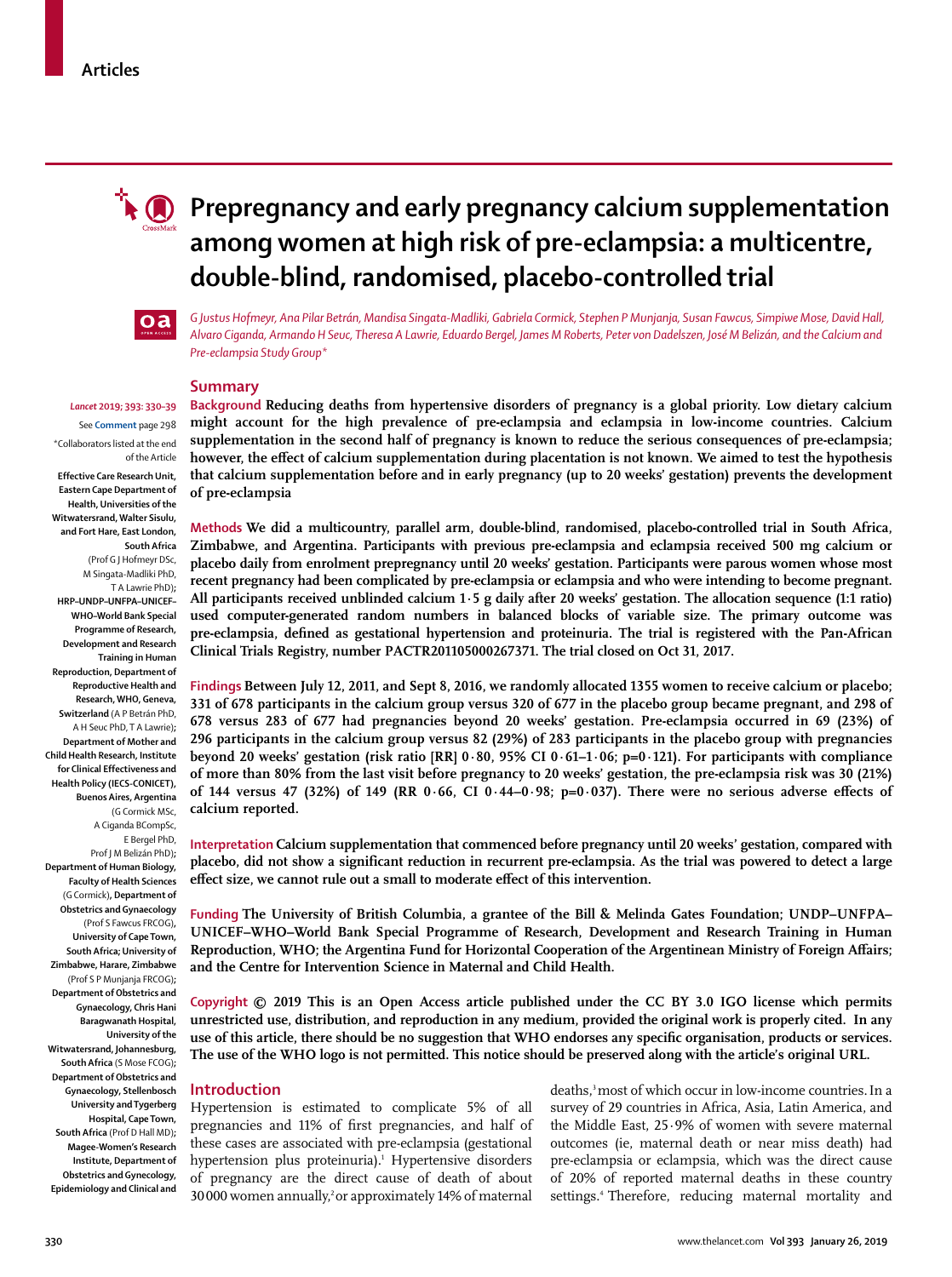#### **Research in context**

#### **Evidence before this study**

We searched PubMed for articles published in English between Jan 1, 1980, and Dec 31, 2017, reporting the effect of prepregnancy or early pregnancy calcium supplementation on pre-eclampsia. Among 185 records, we identified one randomised controlled trial with 60 participants that evaluated a calcium-containing antioxidant supplement commenced at 8 to 12 weeks' gestation compared with placebo. Participants were pregnant women who screened positive for low antioxidant status. This small study reported reductions in pre-eclampsia (two of 29 *vs* nine of 31) and miscarriage (none of 29 *vs* eight of 31) in favour of the intervention. However, as the intervention comprised multiple nutrients and the study was underpowered to detect a difference in pre-eclampsia, the findings with respect to calcium supplementation in early pregnancy are difficult to interpret. Evidence from a Cochrane systematic review of randomised trials shows that calcium supplementation after 20 weeks of pregnancy reduces the serious consequences of pre-eclampsia and the prevalence of pre-eclampsia. The effect was mostly shown in the smaller trials contributing to the review, whereas in a large WHO-led trial it was not significant. We hypothesised that, as the pathological

morbidity from hypertensive disorders is a global priority.

Although pre-eclampsia is considerably more prevalent in disadvantaged than advantaged populations, two striking exceptions have been identified. Over 50 years ago, a low prevalence of pre-eclampsia was reported in Ethiopia, where the local diet contained high levels of calcium.<sup>5</sup> Similarly, in 1980 it was observed that among Mayan Indians in Guatemala, who traditionally soaked their staple corn in lime (calcium hydroxide) water before cooking, pre-eclampsia was uncommon.6 These observations stimulated research interest in the concept that the link between pre-eclampsia and poverty might be a dietary deficiency of calcium.

The hypothesis that calcium supplementation during pregnancy might reduce the prevalence of pre-eclampsia was tested in several randomised controlled trials (RCTs) beginning in the late  $1980s$ <sup> $7-15$ </sup> In 2001, WHO did a large RCT (n=8325) of calcium supplementation  $(1.5 \text{ g per day})$ from 20 weeks' gestation among pregnant women with low calcium intake.<sup>16</sup> Although the supplement did not prevent pre-eclampsia (risk ratio [RR], 0·91; 95% CI, 0 $0.69-1.19$ ), it reduced its severity (0 $0.76$ ; 0 $0.66-0.89$ ), severe maternal morbidity and mortality  $(0.80; 0.70-0.91)$ , and neonatal mortality  $(0.70; 0.56 - 0.88)$ .<sup>16</sup>

A meta-analysis of 13 RCTs in a Cochrane systematic review found that calcium supplementation of at least 1 g daily from mid-pregnancy (20 weeks) was associated with a 55% reduction in pre-eclampsia.<sup>17</sup> However, the magnitude of this effect was thought to be over-estimated owing to the small study effects.<sup>17</sup> The review highlighted that the reduction in pre-eclampsia was greatest in the process of pre-eclampsia might evolve early on in pregnancy, calcium supplementation from 20 weeks' gestation could be too late to have a substantial effect on this condition.

#### **Added value of this study**

This study is the first randomised trial to our knowledge to report the effects of calcium supplementation before and in early pregnancy, when pre-eclampsia is thought to develop. Although our primary findings on pre-eclampsia are not significant, they might justify further research into the relation between early pregnancy calcium intake and pre-eclampsia.

#### **Implications of all the available evidence**

The overall benefits of calcium supplementation throughout pregnancy would be the sum of any prepregnancy and early pregnancy effects plus those shown in previous studies of calcium supplementation after 20 weeks' gestation. Findings from our study, with appropriate recognition of their absence of significance, should be considered together with all other available evidence on the benefits of adequate calcium intake for pregnant women and the general population, in determining the cost and benefits of strategies to improve calcium intake at a population level.

**Translational Research, University of Pittsburgh, Pittsburgh, PA, USA** (Prof J M Roberts MD)**; and Department of Women and Children's Health, School of Life Course Sciences, King's College London, London, UK** (Prof P von Dadelszen PhD)

Correspondence to: Dr Theresa A Lawrie, Department of Reproductive Health and Research, World Health Organization, Geneva, Switzerland **tess@lawrie.com**

subgroup of women at high risk of pre-eclampsia, and those with low dietary calcium intake. It also found a reduction in the composite outcome of maternal death or serious morbidity with calcium supplementation.

A nested study within the large WHO trial of calcium supplementation during the second half of pregnancy (ie, >20 weeks) failed to show an effect on biochemical measures commonly elevated in pre-eclampsia (ie, serum urate, platelet count, and urine protein: creatinine ratio).<sup>18</sup> This absence of effect was consistent with the findings of no difference in proteinuria in the main WHO trial (8312 participants, RR 1·01; 95% CI 0·88–1·15).16 We hypothesised that calcium supplementation in the second half of pregnancy reduces blood pressure, and thus the diagnosis and severe manifestations of preeclampsia, without having a substantial effect on the underlying pathology (eg, defective placentation in early pregnancy). If our hypothesis is correct, an inadequate calcium intake before and during early pregnancy might place certain populations at higher risk of pre-eclampsia.

To our knowledge, no randomised trials have specifically evaluated the effect of calcium supplementation commenced before pregnancy on pre-eclampsia. In this paper, we report the findings of a randomised placebo-controlled trial among women who had pre-eclampsia or eclampsia in their previous pregnancy, designed to establish whether calcium supplementation started before pregnancy and continued during the first half of pregnancy might reduce the subsequent development of pre-eclampsia and other adverse outcomes, despite high dose supplementation to both groups after 20 weeks' gestation.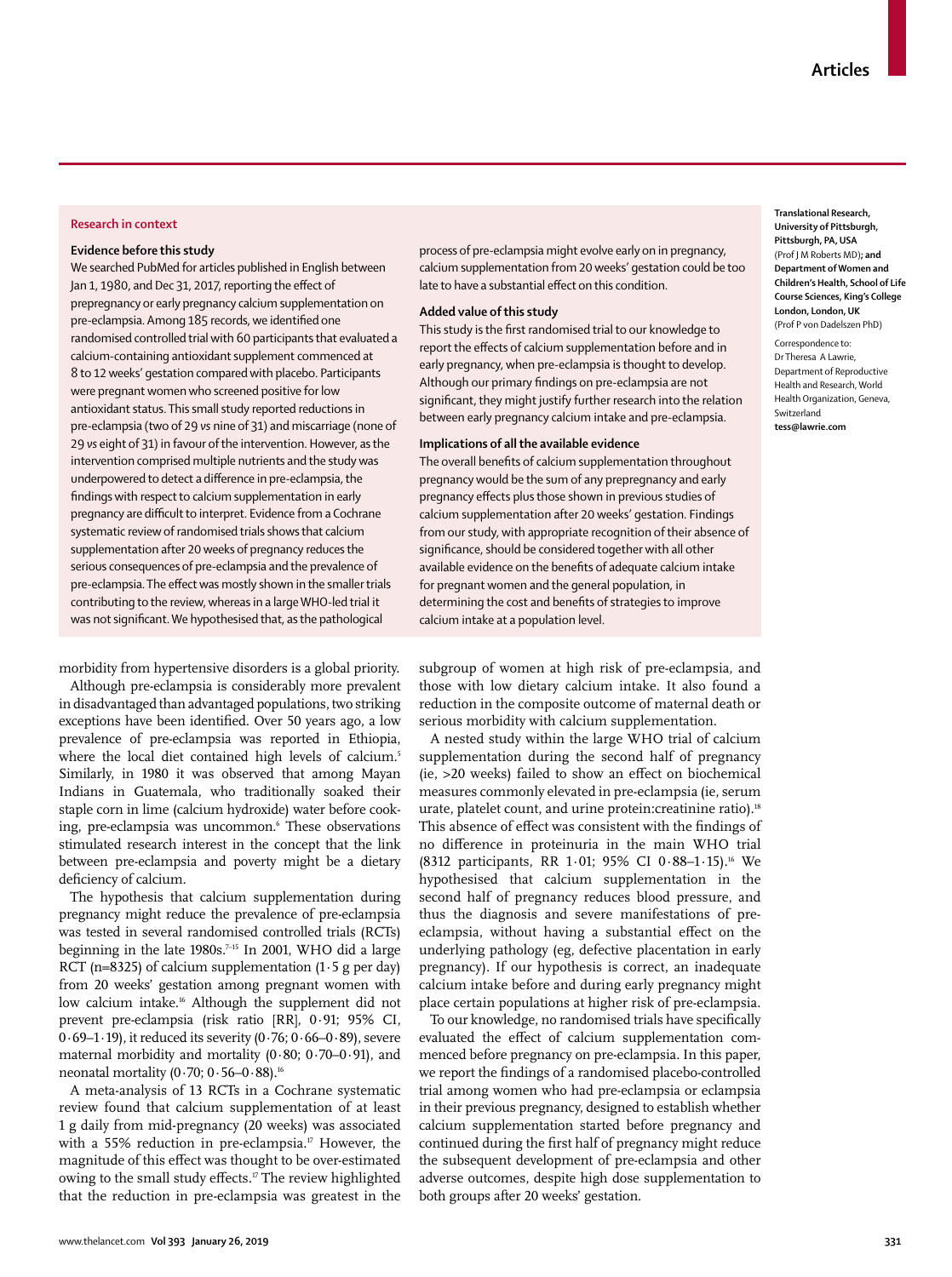#### **Methods Study design**

This was a multicentre, parallel arm, double blind, randomised, placebo-controlled trial, done in South Africa, Zimbabwe, and Argentina. In South Africa (Frere and Cecilia Makiwane Hospitals in East London; Chris Hani Baragwanath Hospital Johannesburg; Groote Schuur, Mowbray Maternity and Tygerberg Hospitals in Cape Town) and Zimbabwe (Harare Maternity and Mbuya Nehanda Maternity Hospitals, Harare) sites were state secondary or tertiary referral hospitals with large obstetric services (4000 to 20 000 births per year) providing comprehensive obstetric care, serving urban and rural lower-income populations. The sites in Argentina comprised three maternity hospitals, one in the province of Tucumán and two in Buenos Aires: the Institute of Maternity and Gynecology of Our Lady of Mercedes is located in the capital city of Tucumán province and it is the public referral maternity hospital of northwest Argentina with around 9000 deliveries each year; Hospital Italiano and CEMIC are private third-level maternity hospitals in Buenos Aires, each with around 2000 deliveries per year.

The protocol of this study was approved by the Research Project Review Panel of the UNDP–UNFPA– UNICEF–WHO–World Bank Special Programme of Research, Development and Research Training in Human Reproduction at the Department of Reproductive Health and Research of WHO, and the WHO Research Ethics Review Committee, Geneva, Switzerland. Ethical approval was obtained from the appropriate national and institutional ethics review bodies applicable to each study site before the start of the trial. Data management procedures were compliant with good clinical practice.

The protocol of this trial is published online in The Lancet (protocol 11PRT/4028).<sup>19</sup>

#### **Participants**

We used several approaches to identify potentially eligible women: direct searching of hospital records; prospective identification of women with, or after, pregnancies complicated by pre-eclampsia or eclampsia to recruit them at a future date; and raising community awareness through posters, community outreach visits, and radio interviews. Details of recruitment and retention strategies are reported elsewhere.<sup>20</sup>

Participants were parous women whose most recent pregnancy had been complicated by pre-eclampsia or eclampsia and who were intending to become pregnant. All participants provided informed written consent. Women were not eligible for the trial if they were younger than 18 years old; were already pregnant; were taking calcium supplementation; had chronic hypertension with persistent proteinuria; had a history or symptoms of urolithiasis, renal disease, or parathyroid disease; were not in a sexual relationship; were using long-term contraception (eg, hormonal injections or implant, intrauterine contraceptive device, or sterilisation); or were unwilling to give informed consent.

#### **Randomisation and masking**

The random allocation sequence was generated centrally at WHO headquarters in Geneva, Switzerland, using computer-generated random numbers in a ratio of 1:1 and in balanced blocks of variable size, stratified by site. Participants, care providers, and outcome assessors were all masked to group allocation. Calcium and placebo tablets were packed in identical 12-week treatment bottles, each containing 84 tablets. Participants were randomly assigned to a calcium supplementation or placebo group. The calcium group received one chewable tablet containing 500 mg elemental calcium (as calcium carbonate) daily from prepregnancy randomisation until 20 weeks' gestation. The placebo tablet was indistinguishable from the calcium tablet in appearance and taste. At enrolment, allocation was done using an online service hosted by WHO, which allocated the next available treatment pack number from the site's supply. At subsequent visits, the same online service was used to allocate an appropriate pack number, which ensured continuation of the allocated treatment without revealing group allocation.

After 20 weeks' gestation, all participants received open-label calcium tablets. Three bottles of 84 tablets each were supplied at a time, which was sufficient for a 12-week period (ie, from 20 weeks' to 32 weeks' gestation and from 32 weeks' gestation until birth).

#### **Procedures**

The trial methods built on those used in the WHO trial of calcium supplementation during the second half of pregnancy that was done among pregnant women in similar settings,<sup>16</sup> incorporating experiences and lessons learnt.

Participants were asked to chew their allocated tablet in the evening at a time distant from taking food or iron supplements. They were encouraged not to take any additional calcium supplements. For those participants who needed analgesics, paracetamol was recommended, and for those needing antacids, a non-calcium-based antacid was recommended.

The rationale for the calcium dosage selected was based on a dietary calcium survey done to inform the design of the WHO trial of calcium supplementation during the second half of pregnancy,<sup>16</sup> which showed that pregnant primiparous women in Argentina had a median daily dietary calcium intake of 481 mg and in South Africa a median daily dietary calcium intake of 567 mg.<sup>20</sup> Supplementation with 500 mg of calcium per day could thus achieve a median daily intake of about 1000 mg. This amount would approximate the daily calcium intake among pregnant women in high-income countries.<sup>21</sup> Moreover, 500 mg is a level of supplementation that is achievable with food fortification.<sup>22</sup>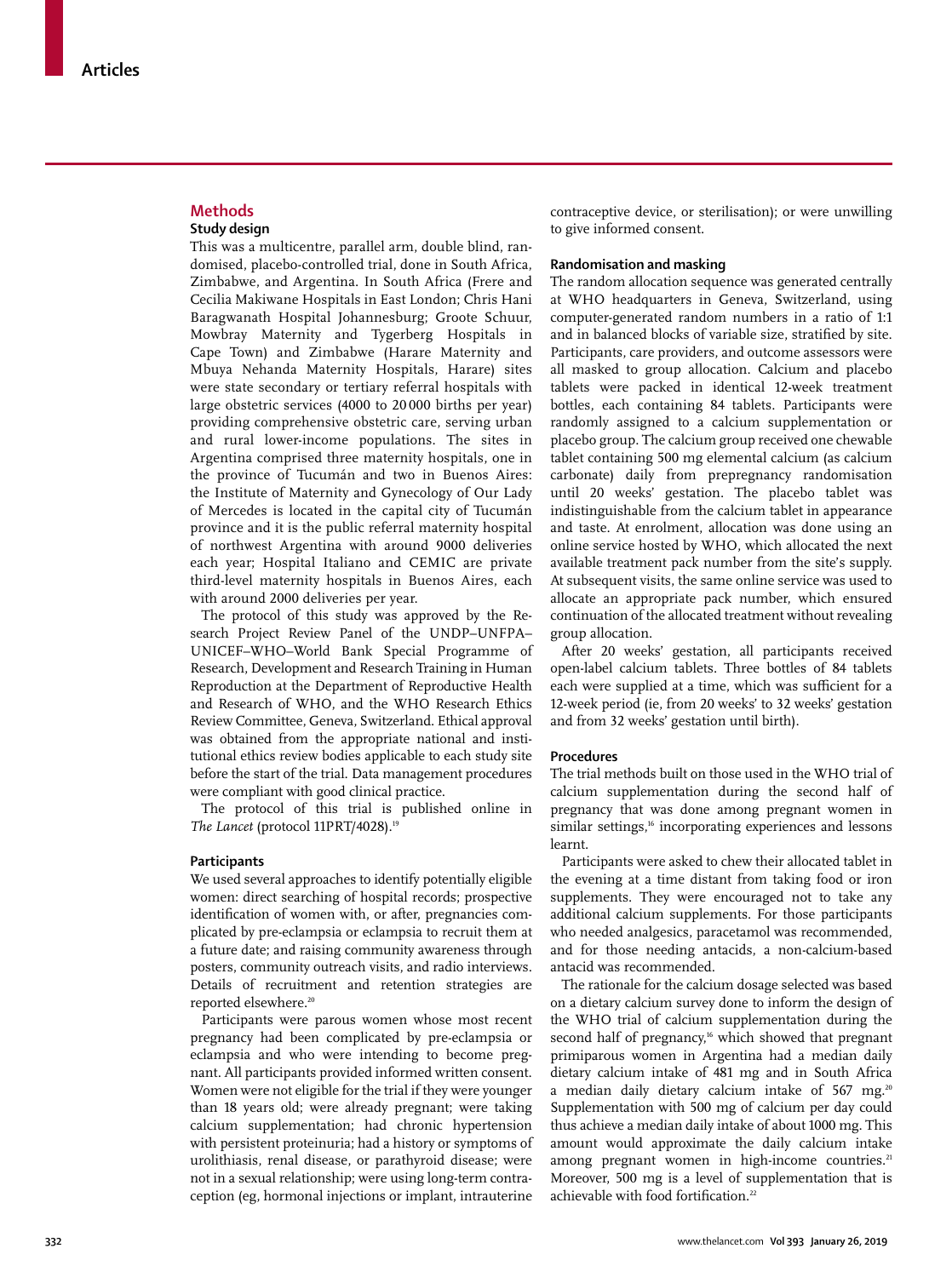#### *Panel:* **Outcomes and definitions**

#### **Primary outcome:**

• Pre-eclampsia, defined as gestational hypertension and gestational proteinuria, as defined below, or diagnosed by the attending clinicians

#### **Secondary outcomes:**

- Pre-eclampsia or pregnancy loss, or both, at any gestational age
- Gestational hypertension (diastolic blood pressure >90 mm Hg on two occasions 4 h apart; or >110 mm Hg once, or systolic blood pressure >140 mm Hg on two occasions 4 h apart; or both, or >160 mm Hg once, after 20 weeks' gestation)
- Gestational proteinuria (2 or more on urine dipstick, or >300 mg/24 h, or >500 mg/L or urinary protein: creatinine ratio >0·034 g/mmol, after 20 weeks' gestation
- Pregnancy loss at any gestational age, including miscarriage and stillbirth, excluding requested abortion
- No pregnancy during study period
- Severe gestational hypertension (systolic blood pressure >160 mm Hg on two occasions 4 h apart, or once followed by antihypertensive therapy, or diastolic blood pressure >110 mm Hg on two occasions 4 h apart, or once followed by antihypertensive therapy, after 20 weeks' gestation)
- Early onset pre-eclampsia (<32 weeks' gestation)
- Severe pre-eclampsia (proteinuria plus severe diastolic [>110 mm Hg] or systolic [>160 mm Hg] hypertension)
- Moderately severe thrombocytopenia (< $100 \times 10^9$ /L)
- Uric acid more than reference values for gestational age
- Renal failure (creatinine >120 mmol/L)
- Liver failure (aspartate aminotransferase >70 U/L)
- **Eclampsia**
- Placental abruption
- Pulmonary oedema
- **Stroke**
- Intensive care unit admission >24 h
- HELLP syndrome
- Maternal death
- Participant hospital stay ≥7 days after childbirth
- Caesarean section
- Birthweight <2500 g
- Preterm birth (<37 weeks' gestation)
- Early preterm birth (<32 weeks' gestation)
- Apgar score <7 at 5 min
- Perinatal death or admission to neonatal intensive care unit for 24 h or more
- Stillbirth
- Pregnancy loss, stillbirth, or neonatal death before discharge
- Pregnancy loss, stillbirth, or neonatal death before 6 weeks
- Previous WHO calcium trial composites (severe pre-eclamptic complications index\* and severe maternal morbidity and mortality index†) and compliance outcomes (proportion of expected tablet intake based on counts of returned tablets)<sup>4</sup>

HELLP syndrome=haemolysis, elevated liver enzymes, and low platelet count. \*Severe pre-eclamptic complications index: severe pre-eclampsia, early-onset pre-eclampsia (<32 weeks' gestation), eclampsia, HELLP syndrome, placental abruption, or severe gestational hypertension. †Severe maternal morbidity and mortality index: maternal admission to intensive care, eclampsia, severe pre-eclampsia, placental abruption, HELLP syndrome, renal failure, or death.

In addition to receiving the allocated calcium or placebo tablets until 20 weeks' gestation, all participants also received calcium supplementation as recommended by WHO (1·5 g elemental calcium daily) from 20 weeks' gestation until childbirth.<sup>23</sup>

Once recruited, participants were asked to return to the clinic-based research office every 12 weeks until pregnant, and then every 12 weeks until childbirth for follow-up visits. The visits during pregnancy were scheduled to take place as close as possible to 8 weeks', 20 weeks', and 32 weeks' gestation, alongside the routine antenatal care visits. Contact was maintained by 4-weekly telephone calls.

After participants had given birth, members of the research team extracted their outcome data from hospital records. At 6 weeks after childbirth, participants were telephoned to enquire about any complications since discharge from hospital. Participants who entered the trial and did not become pregnant were followed up for 1 month after cessation of calcium supplements.

Data were recorded on case report forms specifically designed for the trial and entered in duplicate in a webbased data management system ([OpenClinica\)](www.openclinica.com). Blood pressure was recorded using mercury sphygmomanometers at the African sites, and with electronic blood pressure monitors in Argentina. All members of the research team were trained and assessed on their ability to measure blood pressure, with the [British Hypertension](http://bhsoc.org/) [Society](http://bhsoc.org/) training materials. Blood pressure measurements were standardised in the following way: participants were at rest, having been seated for 5 min or in bed with their abdomen tilted at least 30° to the left; the cuff was placed on the right arm at the level of the heart; two blood pressure measurements (systolic and diastolic) were taken at 3-min intervals; diastolic blood pressure was measured at the fifth Korotkoff sound (disappearance of the sounds); and the average of the two readings was recorded.

This was a pragmatic trial and, therefore, pre-eclampsia was recorded as an outcome if it was diagnosed by a health-care provider and recorded in the participant's medical records or if we identified both high blood pressure and proteinuria, as per the trial definitions of pre-eclampsia, in a participant's medical records.

Urine was collected routinely from all participants during trial antenatal visits, on admission in labour, or before elective caesarean section, to detect the presence For **OpenClinica** see of protein with a dipstick. This process was in accordance www.openclinica.com with routine clinical practice at the study sites.

For **British Hypertension Society**  see http://bhsoc.org/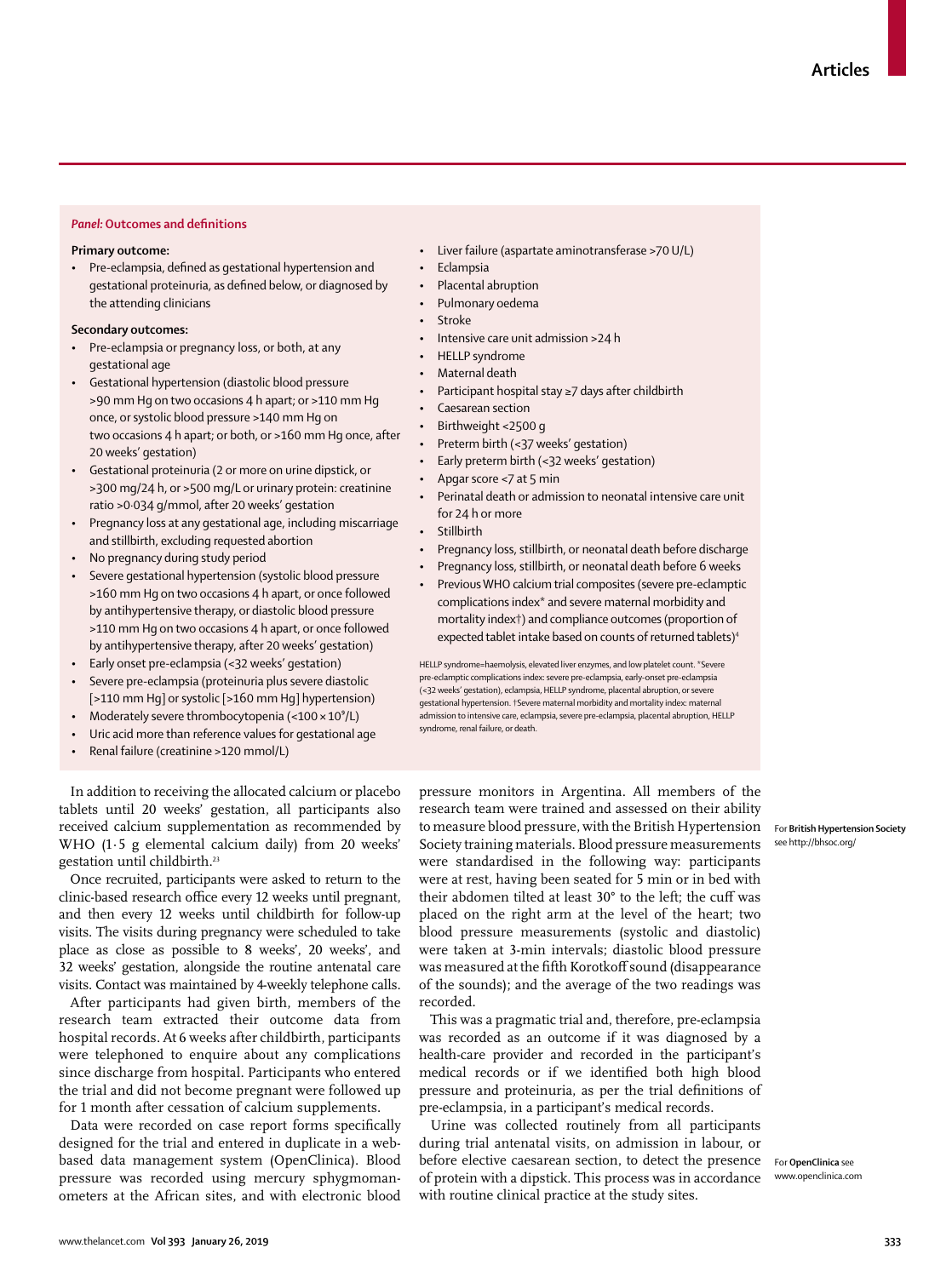

#### *Figure:* **Study profile**

\*Eight subjects were randomised but not eligible.

Results of relevant laboratory investigations during the provision of routine care, such as blood haemoglobin concentrations, were recorded in the case report forms, and for those who developed pre-eclampsia, these usually included a blood platelet count, serum urate, urea, creatinine, and liver function tests (ie, lactate dehydrogenase, alanine aminotransferase and aspartate aminotransferase, and a urine protein:creatinine ratio, urine protein, or 24 h urinary protein investigation, or both). Where several tests had been done, the last test before labour or caesarean section was used or, if none had been done previously, the first test after the start of labour or caesarean section was used.

In a substudy done at all the African sites, data on dietary intake were obtained from participants at 20 weeks' gestation, using a triple pass 24 h dietary recall questionnaire.<sup>24</sup> A detailed description of the methodology and analysis of these findings has been published elsewhere.25 Diet assessment at 20 weeks' gestation showed a mean daily calcium intake of 441 mg per day (SD 87·7; n=224) in South African women and 360·5 mg per day (SD 171·4; n=88) in Zimbabwean women, confirming the very low dietary calcium intake among trial participants.

Every 12 weeks during trial follow-up visits both before and during pregnancy, all returned, unused tablets were counted, and the number assumed to have been taken was calculated and recorded. Treatment compliance was calculated by dividing the number of used tablets by the total number of tablets that should have been taken since the last count. A new bottle of 84 tablets was supplied to participants and returned tablets were stored until the end of the trial.

### **Outcomes**

The original protocol registered with the Pan-African Clinical Trials Registry identified three primary outcomes: pre-eclampsia, pre-eclampsia or pregnancy loss before labour at any gestation, and severe maternal morbidity and mortality index: defined as one or more of the specified secondary outcomes. The reason for the second primary outcome was to account for possible confounding of the pre-eclampsia outcome by pregnancy loss, which might be causally related. Before trial commencement, we revised the protocol to specify only the first primary outcome.

Our primary outcome was therefore pre-eclampsia, defined as gestational hypertension and proteinuria (see the panel for definitions). A full list of secondary outcomes can be found in the panel.

#### **Statistical analysis**

The sample size calculation was informed by the WHO trial of calcium supplementation in the second half of pregnancy, where hypertension occurred in 14% of the relatively low-risk participants who received calcium supplementation from 20 weeks' gestation.<sup>16</sup> The risk of recurrent pre-eclampsia for women with previous preeclampsia or eclampsia is estimated to be at least 25%.<sup>26</sup> We calculated that, to show a reduction in pre-eclampsia from 25% to 15%, we would need 540 participants with pregnancies continuing beyond 20 weeks' gestation (0∙05 α level, 80% power; calculated using Epi Info software (CDC, Atlanta, GA, USA). We anticipated that 50% of participants recruited would become pregnant during the trial. Allowing for a miscarriage rate of 15% and loss to follow-up of 10%, we needed to recruit approximately 1440 participants who were not pregnant. Enrolment would be stopped once we were able to predict reaching our primary sample size (ie, the 540 participants with pregnancies continuing beyond 20 weeks' gestation).

Analyses of the effects of the intervention were intention to treat (ITT), irrespective of supplementation compliance. We prepared a table of baseline characteristics of the study groups for all participants enrolled and also for those in the final study sample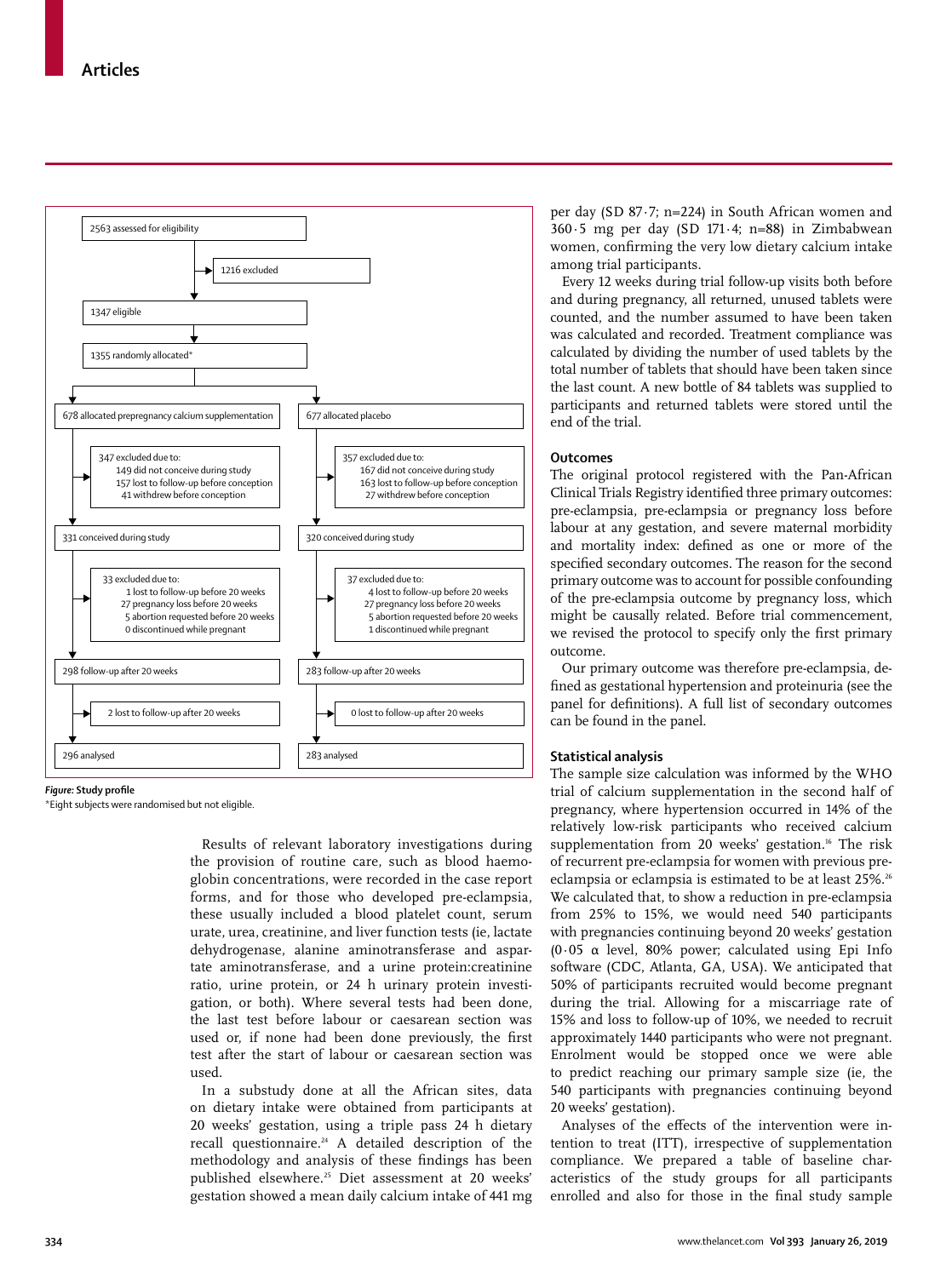|                                                                                                                                                                                                     | All participants at trial entry (n=1355) |                        | Participants with pregnancy $\geq$ 20 weeks' gestation (n=581) |                        |  |
|-----------------------------------------------------------------------------------------------------------------------------------------------------------------------------------------------------|------------------------------------------|------------------------|----------------------------------------------------------------|------------------------|--|
|                                                                                                                                                                                                     | Calcium (n=678)                          | Placebo ( $n=677$ )    | Calcium (n=298)                                                | Placebo (n=283)        |  |
| Maternal age, years                                                                                                                                                                                 | 678(30.2)[5.8]                           | 677(30.4)[5.9]         | 298 (29.4) [5.4]                                               | 283 (29.2) [5.1]       |  |
| Maternal age <20 years                                                                                                                                                                              | 10/678 (2%)                              | 14/677 (2%)            | 6/298(2%)                                                      | 5/283(2%)              |  |
| Maternal weight, kg                                                                                                                                                                                 | 649/678 (76.2) [18.5]                    | 641/677 (76.9) [18.8]  | 289/298 (75.7) [17.6]                                          | 276/283 (75.7) [17.4]  |  |
| Maternal height, cm                                                                                                                                                                                 | 617/678 (160-2) [6-3]                    | 613/677 (160) [6.7]    | 277/298 (160-4) [6-2]                                          | 260/283 (159.9) [6.5]  |  |
| Body mass index, kg/m <sup>2</sup>                                                                                                                                                                  | 610/678 (29.7) [7.1]                     | 608/677 (30-1) [6-9]   | 273/298 (29.5) [6.8]                                           | 258/283 (29.6) [6.6]   |  |
| Body mass index > 30 kg/m <sup>2</sup>                                                                                                                                                              | 263/610 (43%) [43.1]                     | 268/608 (44%) [44-1]   | 114/273 (42%) [41-8]                                           | 109/259 (42%) [42-1]   |  |
| Systolic blood pressure at<br>randomisation, mm Hq                                                                                                                                                  | 675/678 (127.0) [19.3]                   | 674/677 (127.3) [19.2] | 297/298 (126.0) [17.3]                                         | 283/283 (126-1) [18-8] |  |
| Diastolic blood pressure at<br>randomisation, mm Hq                                                                                                                                                 | 675/678 (81.6) [14.1]                    | 674/677 (82-3) [13-9]  | 297/298 (81.2) [12.8]                                          | 283/283 (81.7) [13.7]  |  |
| Any health complaint at randomisation                                                                                                                                                               | 20/678 (3%)                              | 23/677 (3%)            | 5/298(2%)                                                      | 6/283(2%)              |  |
| Previous severe pre-eclampsia*                                                                                                                                                                      | 309/403 (77%)                            | 343/414 (83%)          | 151/188 (80%)                                                  | 152/178 (85%)          |  |
| Previous eclampsia                                                                                                                                                                                  | 107/643 (17%)                            | 103/639 (16%)          | 51/284 (18%)                                                   | 53/266 (20%)           |  |
| Previous HELLP syndrome                                                                                                                                                                             | 69/561 (12%)                             | 78/561 (14%)           | 34/251 (14%)                                                   | 40/229 (18%)           |  |
| Previous livebirth                                                                                                                                                                                  | 349/678 (52%)                            | 337/677 (50%)          | 129/298 (43%)                                                  | 118/283 (42%)          |  |
| Data are in n/N (%) or n/N (mean [SD]). HELLP=haemolysis, elevated liver enzymes, and low platelet count. *Defined as systolic blood pressure ≥160 mm Hq or diastolic<br>blood pressure ≥110 mm Hq. |                                          |                        |                                                                |                        |  |

*Table 1:* **Baseline characteristics of participants at trial entry (pre pregnancy sample) and of the final sample (pregnancy ≥20 weeks' gestation) according to study group**

(participants  $\geq 20$  weeks' gestation) to make sure that exclusion of those who did not have a pregnancy until 20 weeks did not compromise randomisation. Among those lost to follow-up, the number of participants lost, and their baseline characteristics, were compared to exclude any imbalances between study groups (data not shown). We also did a prespecified per-protocol analysis for participants for whom compliance with calcium supplementation was more than 80%. Other prespecified subgroup analyses are still to be done and will be reported in a separate paper.

For categorical variables, we calculated the number of participants, number of missing values and percentages, and for continuous variables, we calculated the number of participants, number of missing values, minima, maxima, means, and SDs. Categorical variables were compared as risk ratios (RR) with 95% CIs.

In this study, randomisation took place before conception, yet exposure to the primary outcome was limited to those who conceived and carried a pregnancy continuing beyond 20 weeks' gestation during the study period. Therefore, we anticipated potential confounders by first comparing the rates of pregnancy between study groups, for which we used a  $\chi^2$  test. Had a difference in pregnancy rates been found, all subsequent analyses would have been done with the total enrolment numbers for each group as denominators, as well as with the numbers who became pregnant as denominators, and the effect of the differential rates of pregnancy on the results explored. A more likely confounder anticipated was early pregnancy loss, as the same pathology might cause both early pregnancy loss and pre-eclampsia. Any reduction in early pregnancy

|                                                              | Calcium (n=298)<br>[n/N(%)] | Placebo (n=283)<br>$\lceil n/N \, (%) \rceil$ | Risk ratio (95% CI)<br>[n/N(%)] | p value |
|--------------------------------------------------------------|-----------------------------|-----------------------------------------------|---------------------------------|---------|
| Compliance > 80%                                             |                             |                                               |                                 |         |
| From randomisation up to the last<br>visit before pregnancy* | 100/213 (47%)               | 100/208 (48%)                                 | $0.98(0.80 - 1.19)$             | 0.817   |
| From last visit before pregnancy<br>to the 20-week visitt    | 145/274 (53%)               | 149/269 (55%)                                 | $0.96(0.82 - 1.12)$             | 0.563   |
| Compliance > 50%                                             |                             |                                               |                                 |         |
| From randomisation up to the last<br>visit before pregnancy* | 173/213 (81%)               | 187/208 (90%)                                 | $0.90(0.83 - 0.98)$             | 0.011   |
| From last visit before pregnancy<br>to the 20-week visitt    | 212/274 (77%)               | 218/269 (81%)                                 | $0.95(0.88 - 1.04)$             | 0.292   |

Data are n/N (%), unless otherwise specified. \*For women with no visit before pregnancy because they became pregnant before 3 months after admission, we have used the admission visit as surrogate. †For women with no pregnancy visit at 20 weeks' gestation (n=63) the data from the nearest visit to 20 weeks was used: as first option the 32-week visit (ten cases) and as a second option the 8-week visit (15 cases).

*Table 2:* **Compliance of participants in the final sample (pregnancy ≥20 weeks' gestation)**

|                                                                                | Calcium group (n=678) | Placebo group (n=677) | p value |  |  |
|--------------------------------------------------------------------------------|-----------------------|-----------------------|---------|--|--|
| No pregnancy                                                                   | 347 (51%)             | 357 (53%)             | 0.567   |  |  |
| Pregnancy loss <20 weeks' gestation*                                           | 32(5%)                | 32 (5%)               | 1.000   |  |  |
| Pregnancy ≥20 weeks' gestation                                                 | 298 (44%)             | 283 (42%)             | 0.420   |  |  |
| Livebirth                                                                      | 249 (37%)             | 228 (34%)             | 0.240   |  |  |
| *Data include five participants in each group who elected to have an abortion. |                       |                       |         |  |  |

*Table 3:* **Pregnancy outcomes for all participants enrolled (n=1355) according to study group**

loss owing to calcium supplementation might increase the proportion of participants diagnosed with preeclampsia. For this reason we included the composite secondary outcome, pre-eclampsia or pregnancy loss, or both.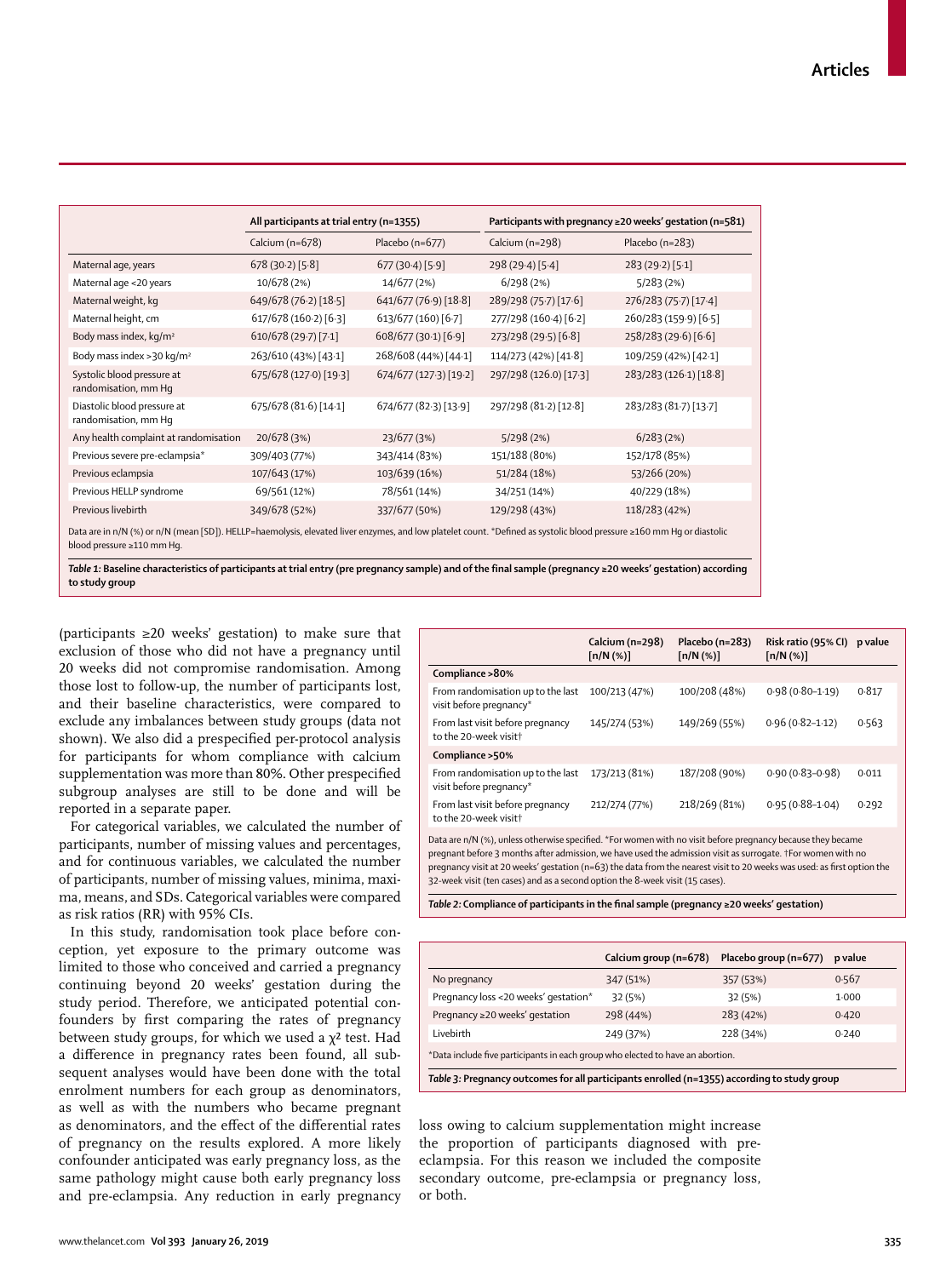|                                                                 | Calcium group (n/N [%]) | Placebo group (n/N [%]) | RR (95% CI)         | p value   |
|-----------------------------------------------------------------|-------------------------|-------------------------|---------------------|-----------|
| Pre-eclampsia (primary outcome)                                 | 69/296 (23%)            | 82/283 (29%)            | $0.80(0.61-1.06)$   | 0.121     |
| Pre-eclampsia (as a proportion of all women randomised)         | 69/678 (10%)            | 82/677 (12%)            | $0.84(0.62 - 1.14)$ | 0.258     |
| Pre-eclampsia and or pregnancy loss at any gestation*           | 107/323 (33%)           | 126/310 (41%)           | $0.82(0.66 - 1.00)$ | 0.050     |
| Gestational hypertension                                        | 194/296 (66%)           | 197/283 (70%)           | $0.94(0.84 - 1.05)$ | 0.296     |
| Gestational proteinuria                                         | 78/296 (26%)            | 90/283 (32%)            | $0.83(0.64 - 1.07)$ | 0.149     |
| Pregnancy loss at any gestation*                                | 58/323 (18%)            | 67/310 (22%)            | $0.83(0.61 - 1.14)$ | 0.248     |
| No pregnancy during the study period†                           | 347/678 (51%)           | 357/677 (53%)           | $0.97(0.88 - 1.08)$ | 0.567     |
| Severe gestational hypertension                                 | 93/296 (31%)            | 94/283 (33%)            | $0.95(0.75 - 1.20)$ | 0.644     |
| Early onset pre-eclampsia (<32 weeks' gestation)                | 37/296 (13%)            | 38/283 (13%)            | $0.93(0.61-1.42)$   | 0.740     |
| Severe pre-eclampsia                                            | 52/296 (18%)            | 60/283 (21%)            | $0.83(0.59 - 1.16)$ | 0.268     |
| Moderately severe thrombocytopenia                              | 13/63 (21%)             | 12/74 (16%)             | $1.27(0.63 - 2.59)$ | 0.505     |
| Uric acid greater than reference values for gestational age     | 22/27 (82%)             | 19/24 (79%)             | $1.03(0.78-1.35)$   | 0.835     |
| Renal failure (creatinine >120 mmol/L)                          | 7/58 (12%)              | 5/68(7%)                | $1.64(0.55 - 4.90)$ | 0.369     |
| Liver failure                                                   | 8/53 (15%)              | 7/63 (11%)              | $1.36(0.53 - 3.50)$ | 0.524     |
| Eclampsia‡                                                      | 4/296 (1%)              | 5/283(2%)               | $0.76(0.21 - 2.82)$ | 0.747     |
| Placental abruption                                             | 9/295 (3%)              | 5/283(2%)               | $1.73(0.59 - 5.09)$ | 0.420     |
| Pulmonary oedema                                                | 0/296 (0%)              | 1/283(0%)               | $\mathbf 0$         | 0.489     |
| Stroke                                                          | 0/296(0%)               | 0/283(0%)               |                     | $\ddotsc$ |
| ICU admission >24 h                                             | 2/296 (1%)              | 3/283(1%)               | $0.64(0.11-3.79)$   | 0.680     |
| <b>HELLP</b> syndrome                                           | 10/69 (15%)             | 7/81 (9%)               | $1.68(0.67 - 4.17)$ | 0.260     |
| Maternal death*                                                 | 2/323(1%)               | 2/310 (0%)              | $0.96(0.14 - 6.77)$ | $1-00$    |
| Participant hospital stay 7 days or more after birth            | 23/292 (8%)             | 13/282 (5%)             | $1.71(0.88 - 3.31)$ | 0.107     |
| Caesarean section                                               | 176/295 (60%)           | 152/283 (54%)           | $1.11(0.96 - 1.28)$ | 0.149     |
| Birthweight <2500 g                                             | 79/264 (30%)            | 73/243 (30%)            | $1.00(0.76 - 1.30)$ | 0.977     |
| Preterm birth (<37 weeks' gestation)                            | 112/296 (38%)           | 119/283 (42%)           | $0.90(0.74 - 1.10)$ | 0.301     |
| Early preterm birth (<32 weeks' gestation)                      | 47/296 (16%)            | 57/283 (20%)            | $0.79(0.56 - 1.12)$ | 0.182     |
| Apgar score <7 at 5 min                                         | 5/255(2%)               | 11/239 (5%)             | $0.43(0.15 - 1.21)$ | 0.097     |
| Perinatal death or admission to neonatal ICU for 24 h or more   | 52/265 (20%)            | 43/243 (18%)            | $1.11(0.77 - 1.60)$ | 0.578     |
| Stillbirth                                                      | 27/296 (9%)             | 33/283 (12%)            | $0.78(0.48-1.27)$   | 0.316     |
| Pregnancy loss, stillbirth, or neonatal death before discharge* | 65/323 (20%)            | 76/309 (25%)            | $0.82(0.61 - 1.10)$ | 0.177     |
| Pregnancy loss, stillbirth, or neonatal death before 6 weeks*   | 74/323 (23%)            | 80/309 (26%)            | $0.88(0.67 - 1.16)$ | 0.383     |
| Severe pre-eclamptic complications index§                       | 106/296 (36%)           | 103/283 (36%)           | $0.98(0.79 - 1.22)$ | 0.884     |
| Severe maternal morbidity and mortality index¶                  | 63/296 (21%)            | 65/283 (23%)            | $0.93(0.68 - 1.26)$ | 0.625     |

RR=risk ratio. ICU=intensive care unit. HELLP=haemolysis, elevated liver enzymes, and low platelet count. The denominator for all outcomes includes pregnant participants who reached ≥20 weeks' gestation, with the exception of outcomes denoted by \* or †. \*The denominator includes participants that became pregnant during the study period, excluding those who requested an abortion (five in each group), withdrew (one in each group), or were lost to follow-up before 20 weeks' gestation (one in calcium group and four in placebo group). †The denominator includes all randomised participants. ‡All participants with eclampsia also had pre-eclampsia. §Severe pre-eclamptic complications index includes any of the following: severe pre-eclampsia, early-onset pre-eclampsia, eclampsia, placental abruption, HELLP syndrome, or severe gestational hypertension. ¶Severe maternal morbidity and mortality index includes any of the following: admission to ICU or any special care unit, eclampsia, placental abruption, HELLP syndrome, renal failure, or death.

*Table 4:* **Primary and secondary outcomes according to study group**

SPSS (version 22) and R (version 3.3.0) were used for all statistical analyses. All tests were done using the usual two-sided, 5% significance levels. The study was overseen by the Data Safety and Monitoring Committee.

The trial was registered with the Pan-African Clinical Trials Registry on Dec 6, 2010, registration number PACTR201105000267371.

#### **Role of the funding source**

The funders of the trial had no role in the trial design, data collection, data analysis, data interpretation, or writing of the report. The primary author, GJH, has full access to all the data in the trial and had the final responsibility for the decision to submit for publication. Midway through the study, the study team was approached by Alternative Discovery & Development, GlaxoSmithKline Medicines Research Centre, UK, who partnered with us to collect blood samples from a subgroup of participants in our trial for an independent, open-innovation pre-eclampsia biomarker study, following a separate protocol which was approved by the trial ethics committee. Apart from direct funding to the largest site (Chris Hani Baragwanath Hospital) specifically for the costs of this blood sample collection, GSK provided no funding to the main trial and did not participate in any aspect of the main trial.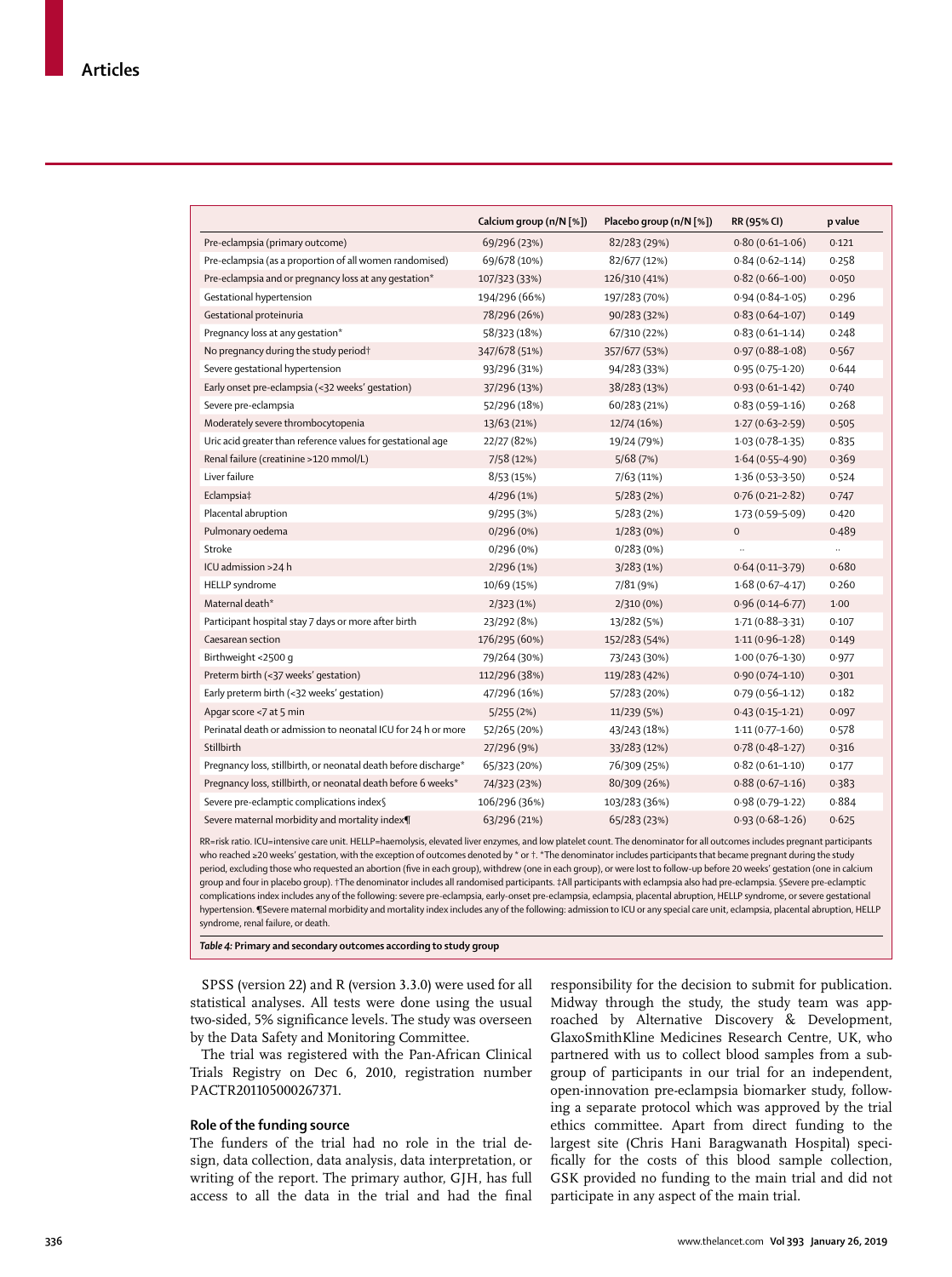#### **Results**

Between July 12, 2011, and Sept 8, 2016, 2563 women were screened, 1355 were recruited and randomly assigned (678 calcium, 677 placebo), and 651 became pregnant (331 calcium, 320 placebo), among whom 581 had a pregnancy continuing beyond 20 weeks' gestation (298 calcium, 283 placebo). Two participants in the calcium group were lost to follow up after 20 weeks' gestation; therefore, 579 participants contributed data to the final outcome analyses (296 calcium, 283 placebo). Eight participants who did not meet all eligibility criteria were randomly assigned in error; these patients were included in the analysis. Four of them had a pregnancy beyond 20 weeks' gestation two in each group (figure). The trial closed on Oct 31, 2017. Among the 581 participants with pregnancies continuing beyond 20 weeks' gestation, 26 were in Argentina, 160 in Zimbabwe, and 395 in South Africa.

Baseline characteristics of participants were similar in the two study groups at trial entry (table 1). The largest discrepancy was in previous severe pre-eclampsia, which was assumed to be a chance discrepancy among many parameters, as the randomisation procedure was robust. Baseline characteristics were similar for the final sample, suggesting that randomisation was not compromised by discrepancies between groups comprising the final sample (table 1).

Compliance data were available for 421 (73%) of 581 participants from recruitment until the last visit before pregnancy, and for 543 (93%) of 581 of women from the last visit before pregnancy until 20 weeks' gestation (table 2). For those with data available, about half the participants took at least 80% of the expected tablets (53% calcium, 55% placebo) from the last visit before pregnancy to 20 weeks' gestation. In our analysis plan, we regarded this period as most relevant to the trial intervention.

None of the pregnancy outcomes were significantly different between groups (table 3).

For the primary outcome, the prevalence of preeclampsia was lower in the calcium group (69 [23%] of 296 *vs* 82 [29%] of 283, a reduction of 20%); however, the difference was not significant (RR 0·80 [95% CI 0.61–1.06]; p=0.121; table 4). There were no significant differences in secondary outcomes. The prevalence of pre-eclampsia or pregnancy loss, or both, was 33% in the calcium group and 41% in the placebo group (RR 0·82 [95% CI 0·66–1·00]; p=0·050), which was of borderline significance. There were no significant differences in the composite outcomes defined in the previous WHO trial on calcium supplementation,<sup>16</sup> namely severe maternal morbidity and mortality index and severe pre-eclamptic index. Per-protocol analysis done for participants with compliance of more than 80% from the last visit before pregnancy to 20 weeks' gestation was consistent with the main trial findings on pre-eclampsia, with fewer participants in the calcium group (30 (21%)

|                                                                                                                                                                                                  |              | Calcium (n/N [%]) Placebo (n/N [%]) | <b>Risk ratio</b>   | 95% CI    | p value |  |
|--------------------------------------------------------------------------------------------------------------------------------------------------------------------------------------------------|--------------|-------------------------------------|---------------------|-----------|---------|--|
| Compliance > 80% from randomisation up to the last PPV                                                                                                                                           |              |                                     |                     |           |         |  |
| Pre-eclampsia*                                                                                                                                                                                   | 20/98 (20%)  | 33/100 (33%)                        | $0.62(0.38-1.00)$   |           | 0.045   |  |
| Compliance >80% from last PPV to the 20-week visit                                                                                                                                               |              |                                     |                     |           |         |  |
| Pre-eclampsia†                                                                                                                                                                                   | 30/144 (21%) | 47/149 (32%)                        | $0.66(0.44 - 0.98)$ | $\ddotsc$ | 0.037   |  |
| Compliance >80% from randomisation up to the last PPV and compliance >80% from last PPV to the<br>20-week visit                                                                                  |              |                                     |                     |           |         |  |
| Pre-eclampsia                                                                                                                                                                                    | 14/69 (20%)  | 23/72 (32%)                         | $0.64(0.36 - 1.13)$ |           | 0.116   |  |
| PPV=prepregnancy visit. *98 in the calcium group, because one participant was not eligible and one was lost to<br>follow-up. †144 in the calcium group because one participant was not eligible. |              |                                     |                     |           |         |  |
| Table 5: Per-protocol analysis of the primary outcome for participants with >80% compliance                                                                                                      |              |                                     |                     |           |         |  |

of 144) than in the placebo group (47 [32%] of 149) developing pre-eclampsia (RR 0·66, CI 0·44–0·98; p=0·037, table 5). The other pre-specified subgroup and exploratory analyses will be reported separately.

Serious adverse events were systematically recorded. Most were classified as unrelated to the intervention, none were related or likely related, and in five of 82 women in the calcium group and 12 of 79 in the placebo group, a serious adverse event was classified as unlikely related. 12 participants died during the 6-year trial period (five calcium, seven placebo; appendix). Of See **Online** for appendixthese participants, eight did not become pregnant and four died within 6 weeks of childbirth (two calcium, two placebo). One death (in the placebo group) was associated with hypertension. We were informed of one further death outside of the trial period (more than 6 weeks after completion of a pregnancy). No deaths were trial-related.

#### **Discussion**

This trial does not show a significant reduction in recurrent pre-eclampsia with calcium supplementation before and during early pregnancy. This trial is fundamentally different from previous trials of calcium to prevent pre-eclampsia. We sought a specific effect of calcium in early pregnancy (when defective placentation is thought to initiate the pre-eclampsia pathway) on the evolution of pre-eclampsia in late pregnancy despite highdose calcium supplementation from 20 weeks' gestation in both study groups, as recommended by  $WHO.<sup>22</sup>$  The trial was designed to detect a 40% reduction in preeclampsia and the results do not show a large effect size. Possible reasons include the following: there is no real effect; there is a real effect but it is smaller than the 40% for which the trial was powered, because of a type 2 statistical error (of which there was a 20% risk); or because suboptimal compliance diluted the effect. The finding of a greater reduction in pre-eclampsia with calcium supplementation in the per-protocol analysis for those participants with compliance of more than 80% suggests that suboptimal compliance might have played a part.

The composite secondary outcome pre-eclampsia or pregnancy loss, or both, merits discussion because preg-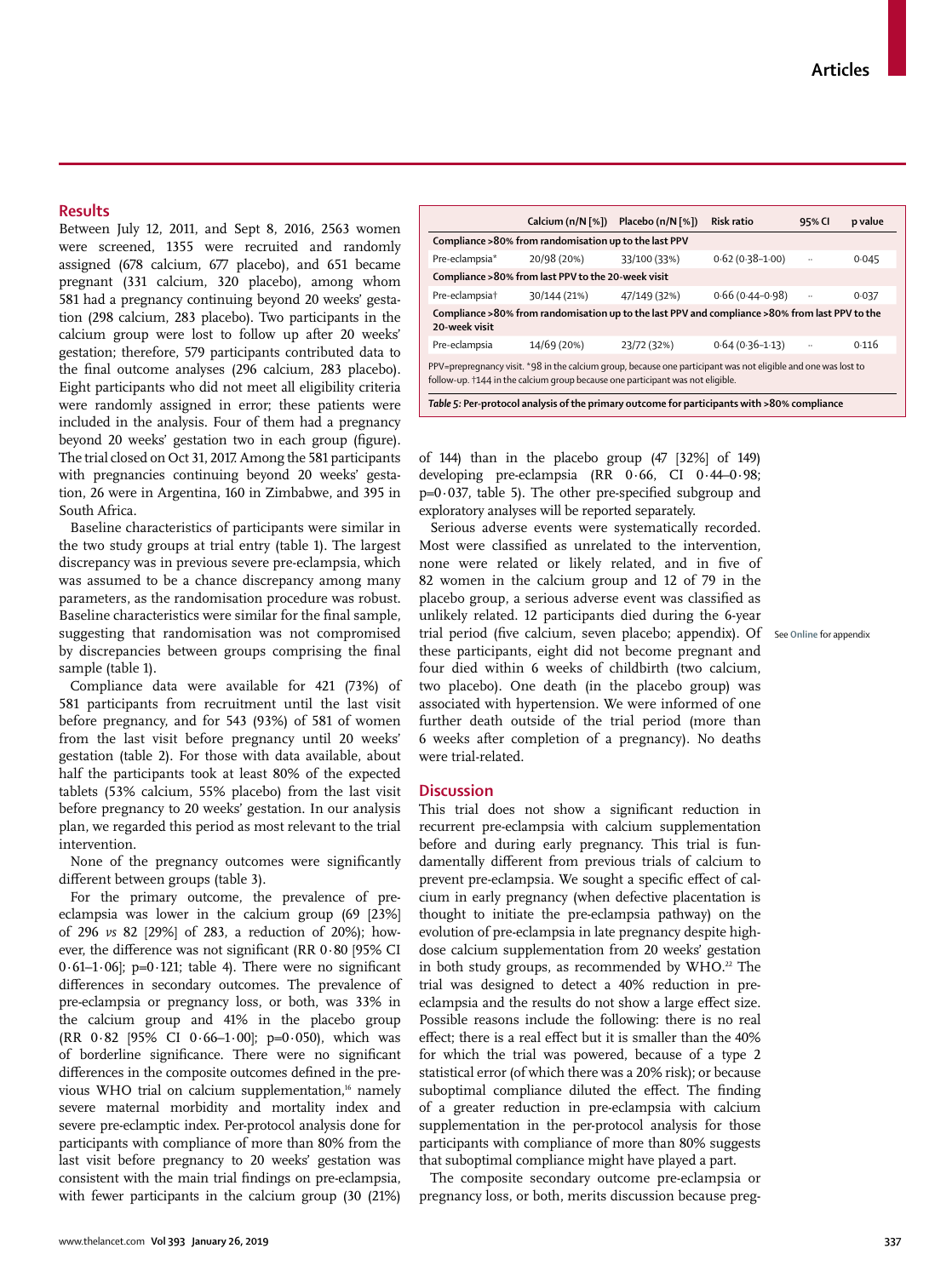nancy loss and pre-eclampsia might have an association. This outcome might overcome confounding of preeclampsia findings by an early effect of calcium on pregnancy loss, and might be a better indicator of the overall effect of calcium supplementation. With calcium supplementation, we found an 18% reduction in this outcome (95% CI 0–34), which was of borderline statistical significance (p=0**·**050).

The numbers of serious outcomes were too small for meaningful statistical analysis. The low prevalence of severe complications is to be expected, as both groups received high-dose calcium from 20 weeks' gestation, which is known to reduce the severe complications of pre-eclampsia. The high quality of care received as a result of participation in the trial might also have contributed to reducing poor outcomes, as illustrated by the fact that, despite there being a high prevalence of previous eclampsia (19%) in the overall sample, only 1·4% of participants in the calcium group and 1·8% in the placebo group developed eclampsia during the trial.

The intervention in our study was purposefully of a low intensity: a low dose of calcium (500 mg daily) was used because a higher dose, even if effective, would not be implementable on a broad scale, such as through food fortification. The randomised intervention stopped at 20 weeks' gestation, thus the effect was limited to prepregnancy and early pregnancy calcium effects, avoiding confounding by the known beneficial effects of calcium later in pregnancy. Our study would thus have underestimated the overall effect of calcium supplementation throughout pregnancy, which could be extrapolated to be the summation of any effects of supplementation before and in early pregnancy plus the effects of supplementation after 20 weeks as measured by previous trials.<sup>17</sup>

To our knowledge, this is the first trial attempting to measure the effects of calcium supplementation before conception and measuring the effect on pregnancy outcomes. Despite the challenges of this type of trial, the research team managed to recruit and retain sufficient participants over a long period of time. The strategies put in place leading to this success have been described elsewhere.23 One previous study of calcium supplementation in early pregnancy has been reported.<sup>27</sup> This small RCT evaluated calcium and antioxidant supplementation commenced at 8–12 weeks' gestation compared with placebo and found reductions in pre-eclampsia (two of 29 in the calcium group *vs* nine of 31 in the placebo group) and miscarriage (zero of 29 *vs* eight of 31) with the intervention; the results are suggestive of a calcium effect because antioxidants have not been found to reduce pre-eclampsia.<sup>28</sup>

During recruitment, the diagnosis of previous preeclampsia was in accord with the hospital records in most cases. However, if the record was not available, we relied on the information reported by participants in this respect. Although we are confident that women in these setting are aware of their diagnosis when they have pre-eclampsia or eclampsia, we cannot exclude the possibility of errors. Such errors might have diluted the level of risk in both groups but would not affect the comparability of the groups.

The study groups were comprised of participants from a population with generally low dietary calcium intake and, therefore, the effects of calcium supplementation might not be generalisable to women with adequate dietary intake. In addition, the study participants were at high risk of pre-eclampsia on the basis of their having a previous diagnosis of pre-eclampsia. A general obstetric population would include women at varying and often unpredictable risk of pre-eclampsia.

Calcium supplementation commenced before pregnancy until 20 weeks' gestation, compared with placebo, did not show a significant reduction in recurrent preeclampsia. As the trial was powered to detect a large effect size, we cannot rule out a small to moderate effect of this intervention.

Calcium supplementation is recommended by WHO from 20 weeks of pregnancy at doses of  $1.5-2.0$  g per day, particularly in a population with low calcium intake.<sup>22</sup> Dietary calcium intake in low-income settings is typically exceptionally poor.<sup>16</sup> The cost of one tablet daily (600 mg) is estimated to cost under US\$8 per person per year.<sup>29</sup> Findings from our study, with appropriate recognition of the absence of significance, should be considered together with all other available evidence on the benefits of adequate calcium intake for pregnant women and the general population, in determining the cost and benefits of strategies to improve calcium intake at a population level.

The findings of this complex and lengthy trial suggest that a larger trial would be required to adequately test a small to moderate effect of calcium on pre-eclampsia. Researchers and policymakers will need to evaluate whether further research, possibly using a populationbased approach, is justified.

#### **Contributors**

GJH developed the concept and theoretical basis of prepregnancy calcium supplementation and wrote the first draft of the protocol and this Article. APB, JMB, EB, PvD, MS-M, SF, and SM contributed to the protocol development. AC managed and prepared the data for analysis. AHS did the data analysis. All named authors contributed to data interpretation. GJH, APB, and TAL revised the manuscript and prepared the submission. All named authors approved and take responsibility for the final paper.

#### **Calcium and Pre-eclampsia Study Group**

*Argentina* Fernando Althabe, José M Belizán, Eduardo Bergel, Alvaro Ciganda, Gabriela Cormick. *Canada* Diane Sawchuck, Marianne Vidler. *South Africa* Saadiqa Allie, John Anthony, Karlyn Frank, Annmarie de Greeff, Sue Fawcus, David Hall, Justus Hofmeyr, Mvuseleli Kovane, Patience Kovane, Theresa Lawrie, Simpiwe Mose, Nolundi Mshweshwe, Velisa Mqikela, Pamela Njikelana, Natalia Novikova, Adegboyega Oyebajo, Catherine Parker, Angel Phuti, Mandisa Singata-Madliki, Erika van Papendorp, Xoliswa Williams. *Switzerland* Ana Pilar Betrán, Tina Dannemann, Armando Seuc. *United Kingdom* Laura Magee, Peter von Dadelszen. *USA* France Donnay, Sharla Drebit, Jim Roberts. *Zimbabwe* Bothwell Guzha, Emilia Makaza, Sarah Manyame, Stephen Munjanja, Eunice Tahuringana.

#### **Declaration of interests**

We declare no competing interests.